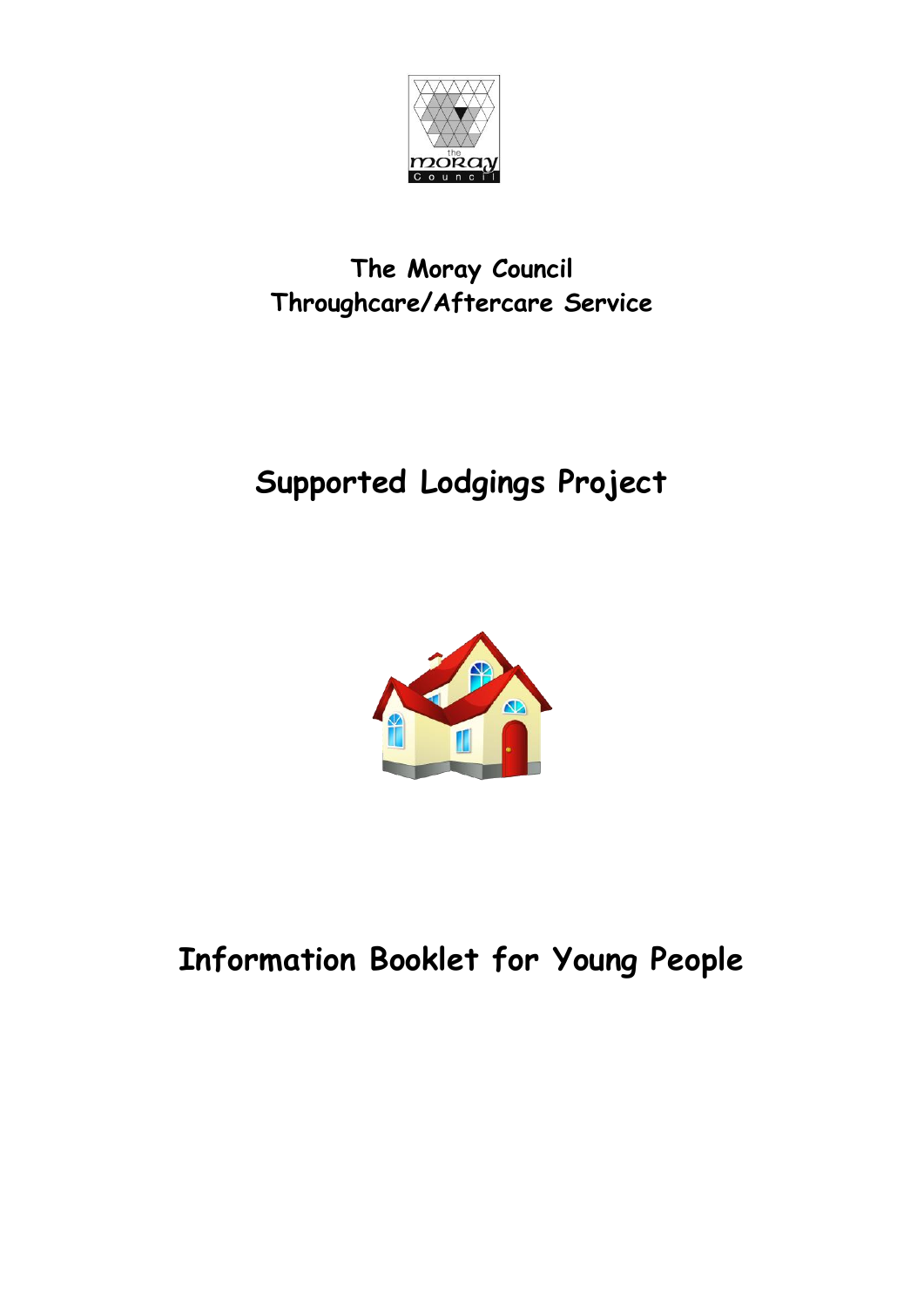## **Index Page**

| Introduction                               | 3  |
|--------------------------------------------|----|
| What is Supported Lodgings?                | 4  |
| Who offers Supported lodgings?             | 5  |
| What are the financial arrangements?       | 6  |
| Placement agreement                        |    |
| Reviewing the placement agreement          | 8  |
| Employment, Training & Further Education   | 9  |
| How long can I stay in Supported Lodgings? | 10 |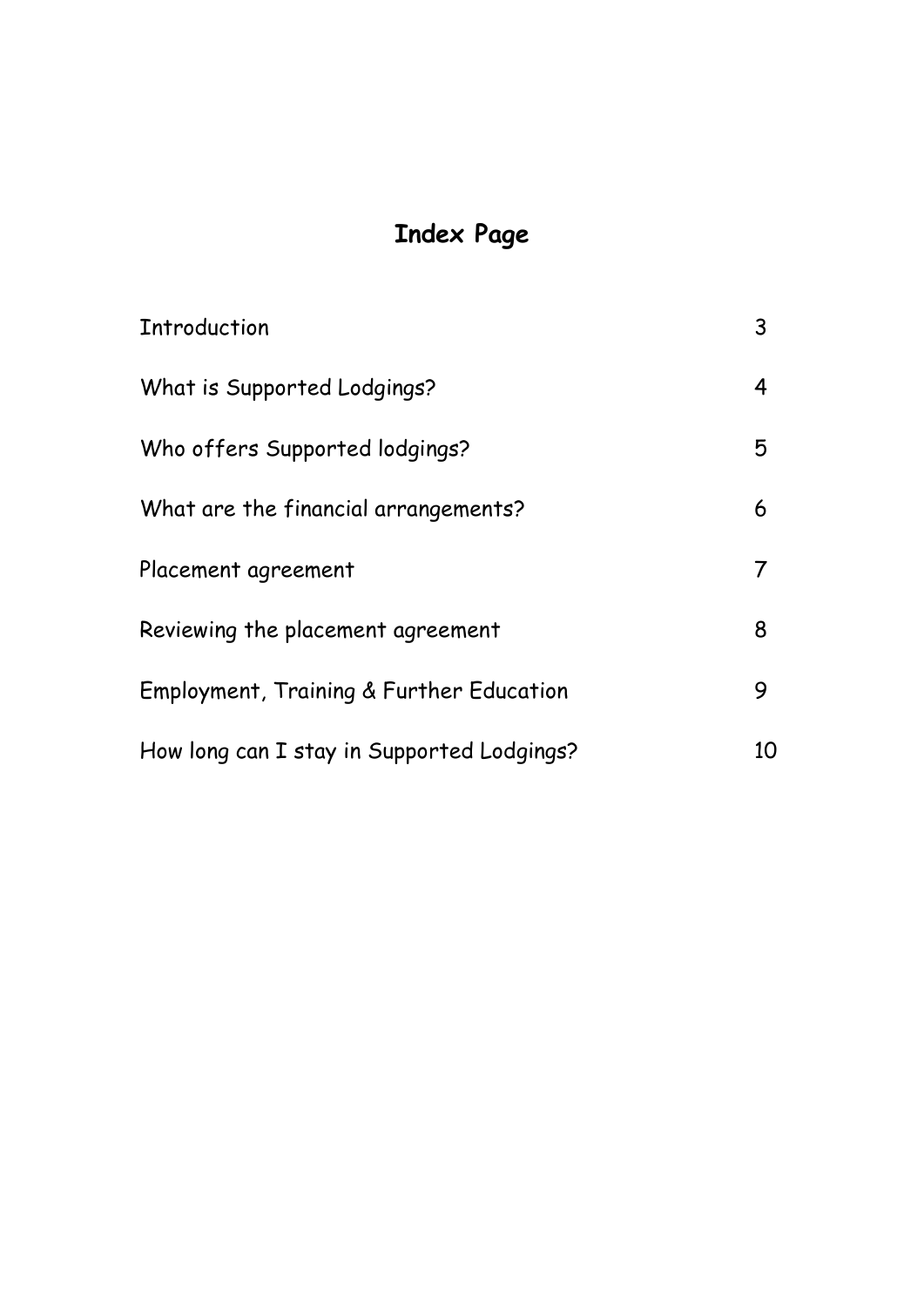## **Introduction**

Experience has shown that most young people leaving either a residential unit or a foster placement have found it difficult when they first start living on their own.

To try and help with these initial difficulties the Moray Council Throughcare/Aftercare Service can offer semi-independent accommodation called Supported Lodgings. Supported Lodgings can help to bridge the gap between leaving care and living independently. A place in Supported Lodgings is an opportunity for you to experience elements of independence in a supportive and encouraging setting.

This booklet has been designed to help give you a better idea of what Supported Lodgings can offer you.

If you have any questions on Supported Lodgings, please ask your social worker, Throughcare/Aftercare worker/key worker or foster carer.

We want you to be involved at every stage in the process so that your move into Supported Lodgings is as smooth as possible.

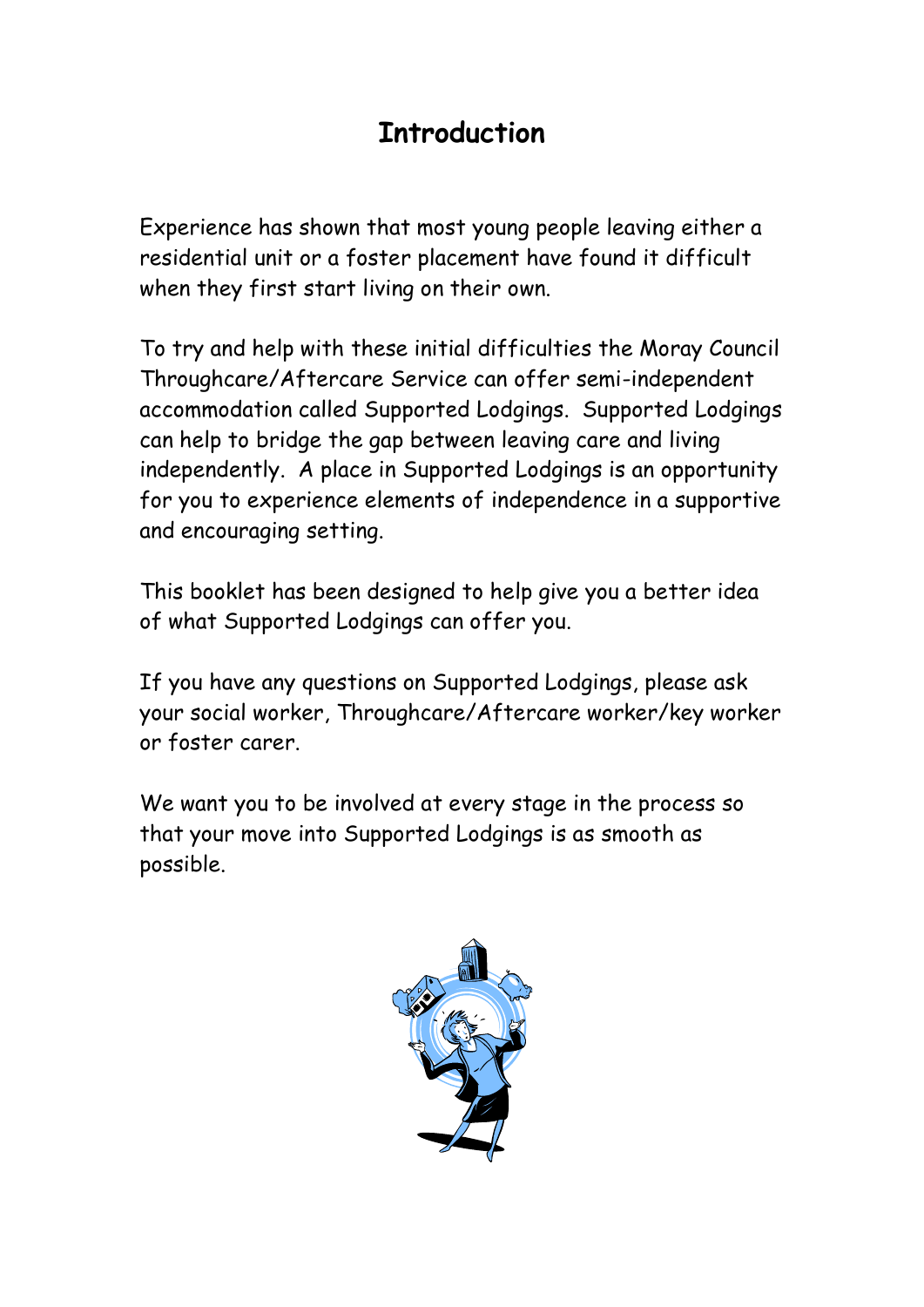## **What is Supported Lodgings?**

Supported Lodgings is accommodation with support, offered by an individual or a family within their house. The Supported Lodgings Providers will have a spare room for your sole use and they also work in partnership with the Throughcare/Aftercare Team. The type of Supported Lodgings can vary from house to house. Some young people are happy to spend time with the family while others prefer to live more independently.

All Supported Lodgings offer a secure and safe home setting with help and support that will allow you to prepare for independent living.

This type of accommodation can be available for a short or long period of time. Some young people are happy to stay for a long period of time; others see Supported Lodgings as a short-term step towards a place of their own. The length of time a Young Person would stay in Supported Lodgings will depend on whether or not you are ready to move to your own permanent tenancy.

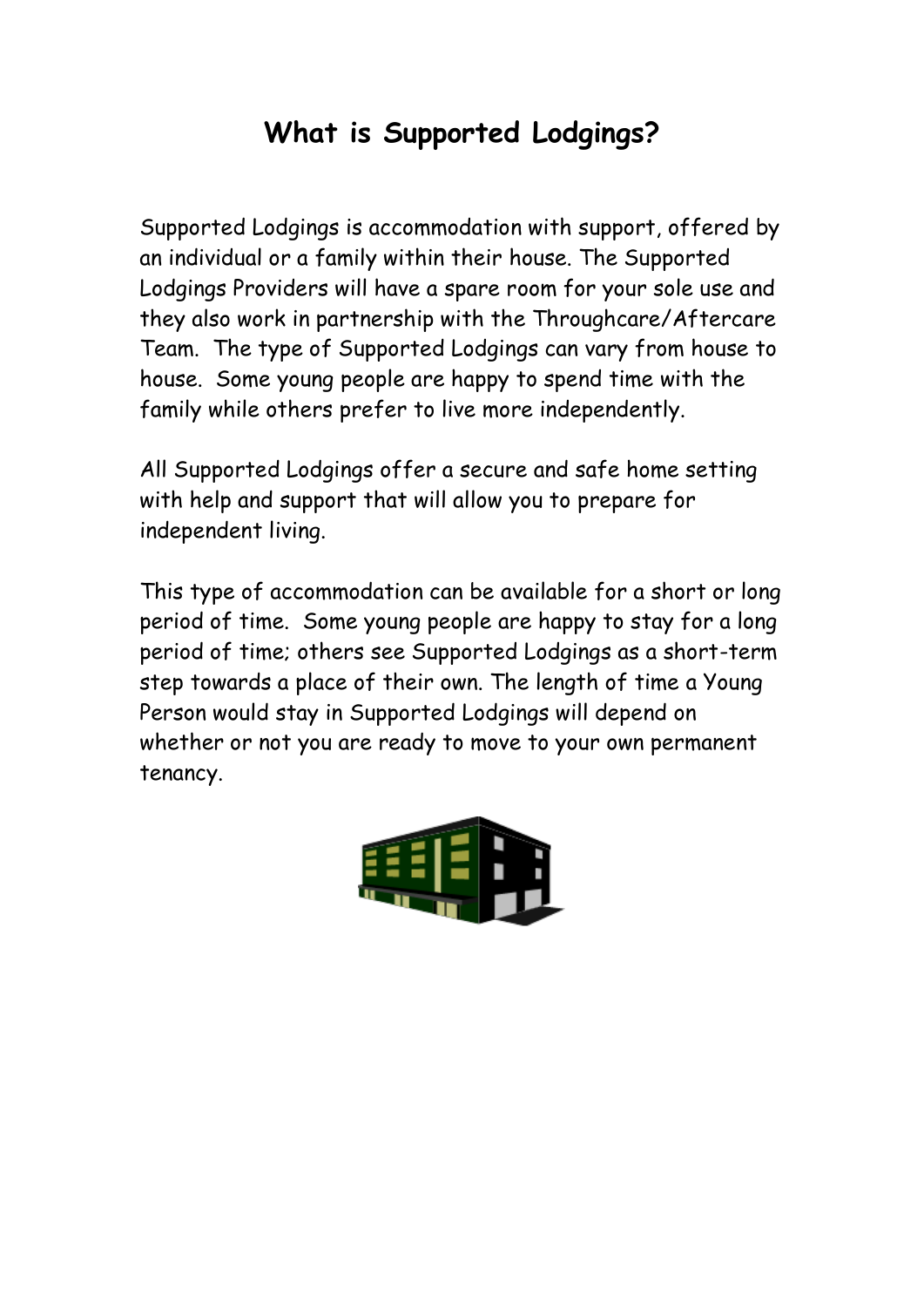## **Who offers Supported Lodgings?**

The people who offer Supported Lodgings to young people (Supported Lodgings Providers) would either be an individual or family who have a spare room.

Supported Lodgings Providers are not employed by the social work department. They are ordinary people who live in the community, and the most important point is that the people who provide Supported Lodgings are willing to offer you some support to help you move into your own place when the time is right. This help will depend on your own needs and what the Supported Lodgings Provider is able to offer.

Supported Lodgings Providers have been especially selected and trained to provide you with the space and support that will allow you to develop your own independence skills.

Most Supported Lodgings will offer you three meals a day, seven days a week, and generally you will have access to most of the facilities in the house. However, you will also have the opportunity to purchase and prepare your own meals, but this will all be discussed before you move in.

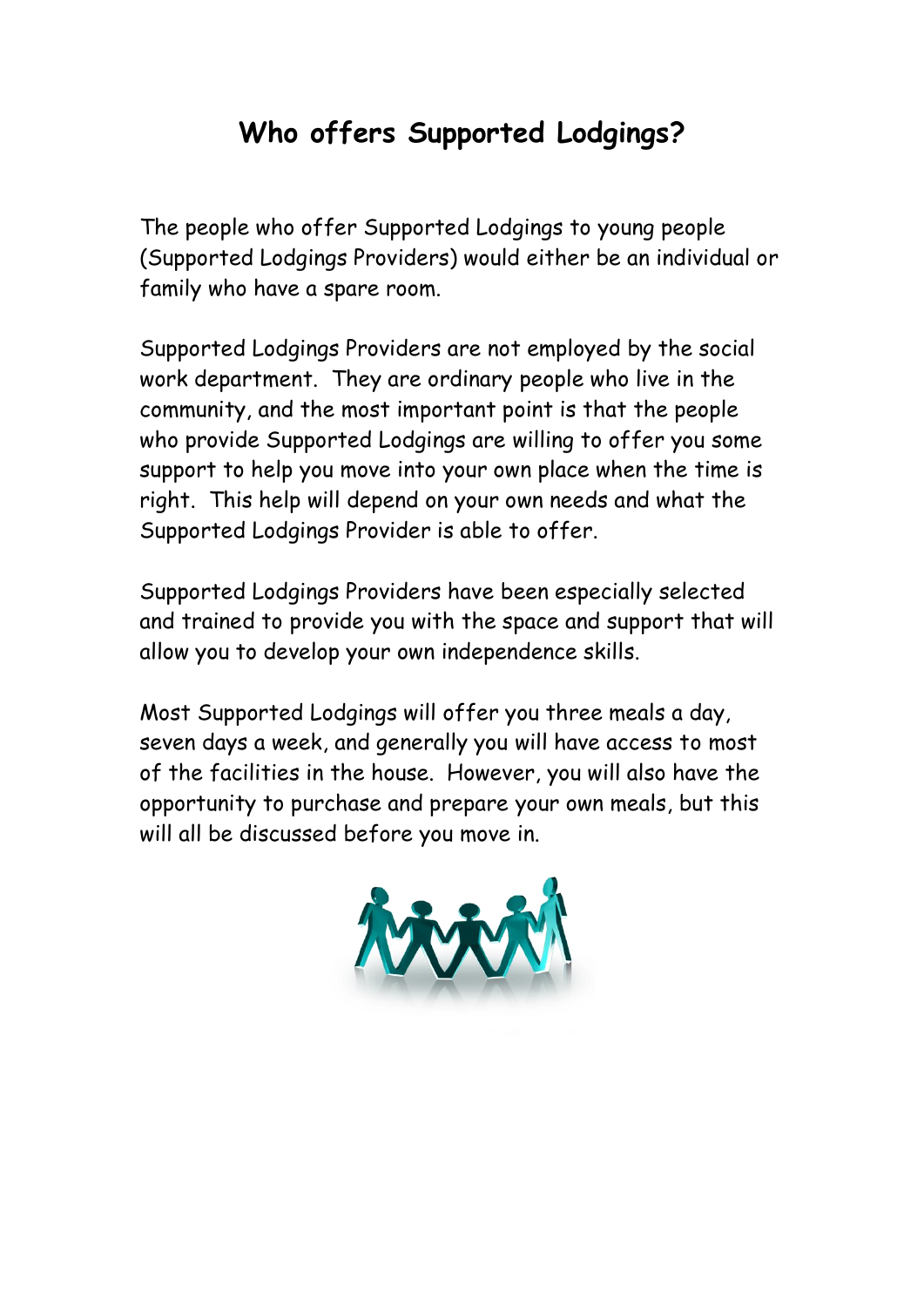## **What are the financial arrangements?**

As with any form of accommodation you will be expected to make a contribution towards your board and lodgings.

You will pay a share towards the Supported Lodgings charge, and the rest is made up from housing benefit and a contribution from social work.

Your social worker will provide you with full details well in advance of your placement in Supported Lodgings.

It is important to remember that, as in any tenancy agreement, if you do not pay your share, you may be asked to leave the accommodation.

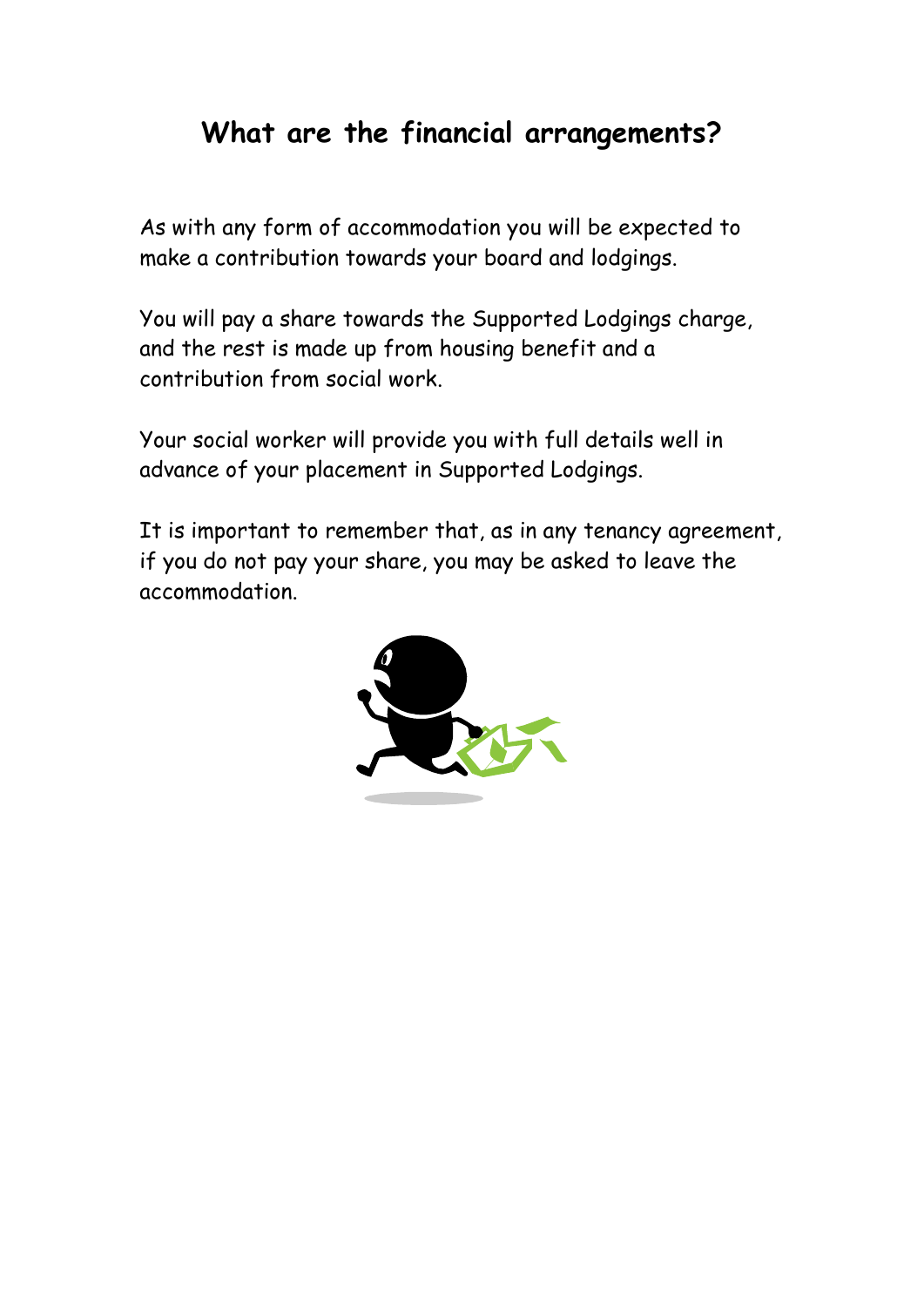#### **Placement Agreement**

Before you move into Supported Lodgings you will be involved in drawing up a 'Supported Lodgings Placement agreement'. This is an agreement between you and the Supported Lodgings Provider and is made with the help of your throughcare/aftercare social worker and the Supported Lodgings Link Worker.

The agreement is important because it sets down the general conditions you will need to agree to, in order for you to stay in the Supported Lodgings placement. It is important that you are involved in these discussions because it is your chance to say what you want to get out of staying in Supported Lodgings.

Generally, the placement agreement will cover: -

- \* Your financial contribution for the Supported Lodgings
- \* What is expected of you
- \* What the Supported Lodgings Provider is expected to offer you.
- \* The 'House Rules'
- \* What will happen if you break the placement agreement
- \* Contact arrangements with your Throughcare/Aftercare social worker

A blank copy of a Placement Agreement is available for you to see if you are considering moving into Supported Lodgings. If you want to see this, then ask your Throughcare/Aftercare social worker.

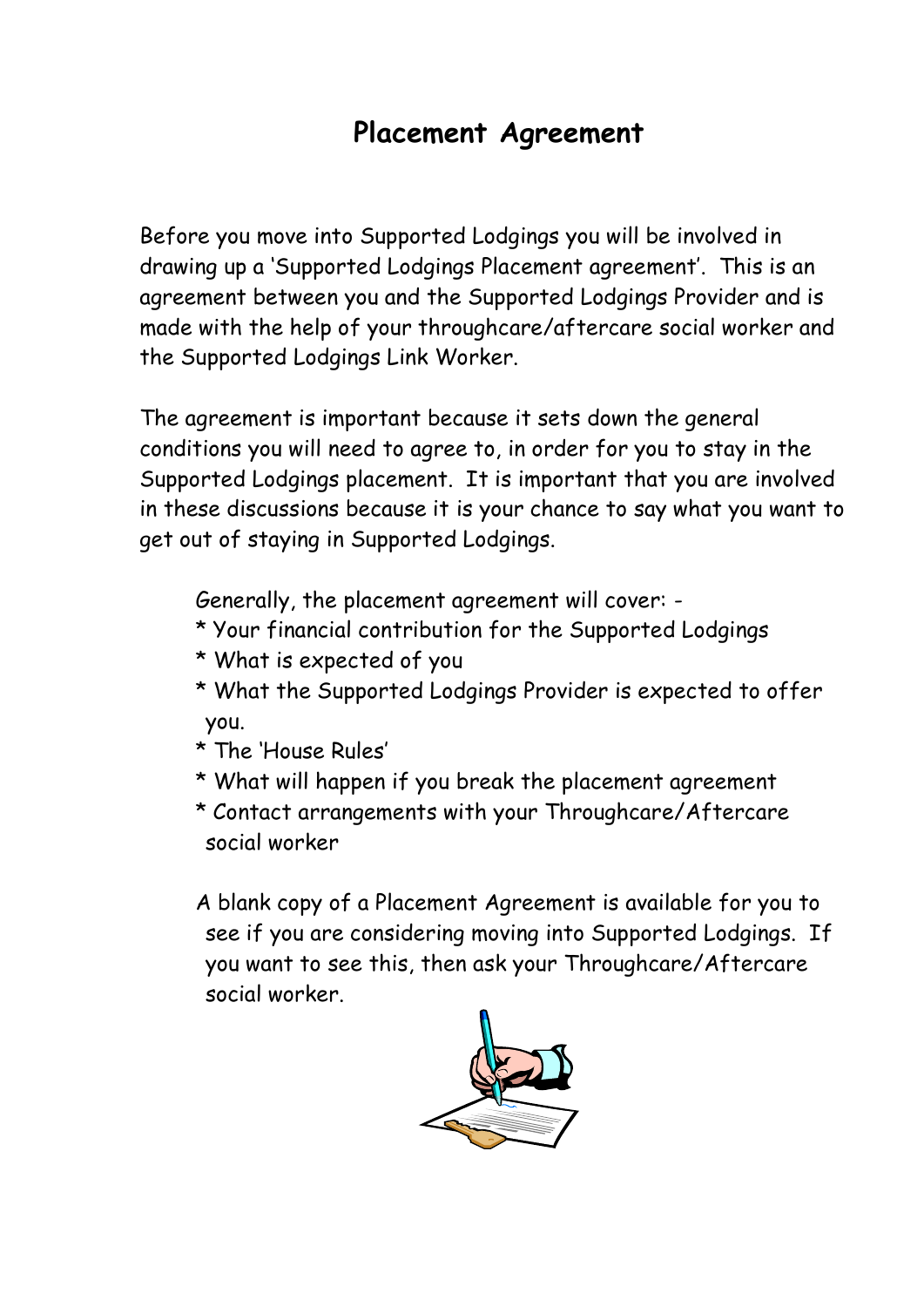### **Reviewing the Placement Agreement**

The placement agreement can be reviewed if necessary, after you have been in Supported Lodgings for a while. A meeting will be arranged to look at how things are working and how you are progressing in the Supported Lodgings Placement.

The placement meeting involves you, your Supported Lodgings Provider, your social worker and the Supported Lodgings Link Worker. It will give you the chance to talk about your stay in Supported Lodgings and discuss whether or not there is anything you would like to change. It also gives your Supported Lodgings Provider the same opportunity.

You should feel free to discuss all matters as they arise with either the Supported Lodgings Provider or your Social Worker, however, the meeting is an opportunity for everyone to sit down and talk about some of the issues, both good and bad.

Remember; don't sit back at the meeting and let the 'adults' do the talking. You are a young adult now, get involved!

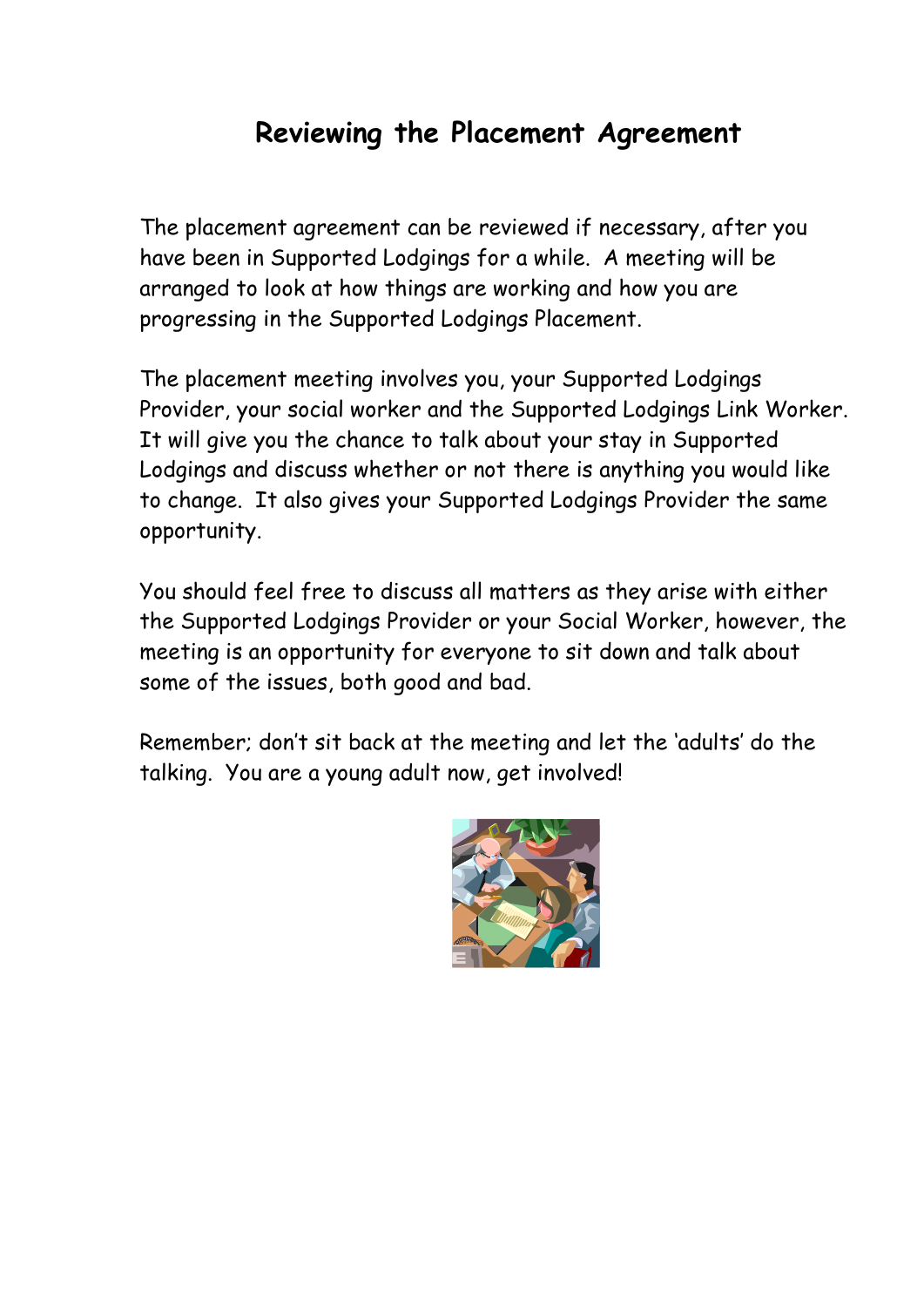## **Employment, Training & Further Education**

Because you have to make a contribution towards your Supported Lodgings charge, you need to have an income to pay this. So, before going into Supported Lodgings you will have to think carefully about getting a job, joining a training scheme, carrying on at school, doing a course of further education etc. In all of these cases you will receive an income that will help you pay your Supported Lodgings charge. Your Throughcare/Aftercare social worker will discuss the details with you before the move.

Most people who offer Supported Lodgings prefer you to be doing something during the day, so that you are not hanging around the house getting bored. In our experience young people who are not in employment, training or further education become bored and disillusioned, and this often results in the breakdown of the Supported Lodgings Placement.

Please think carefully about these issues and discuss them with your social worker before you decide if Supported Lodgings is right for you.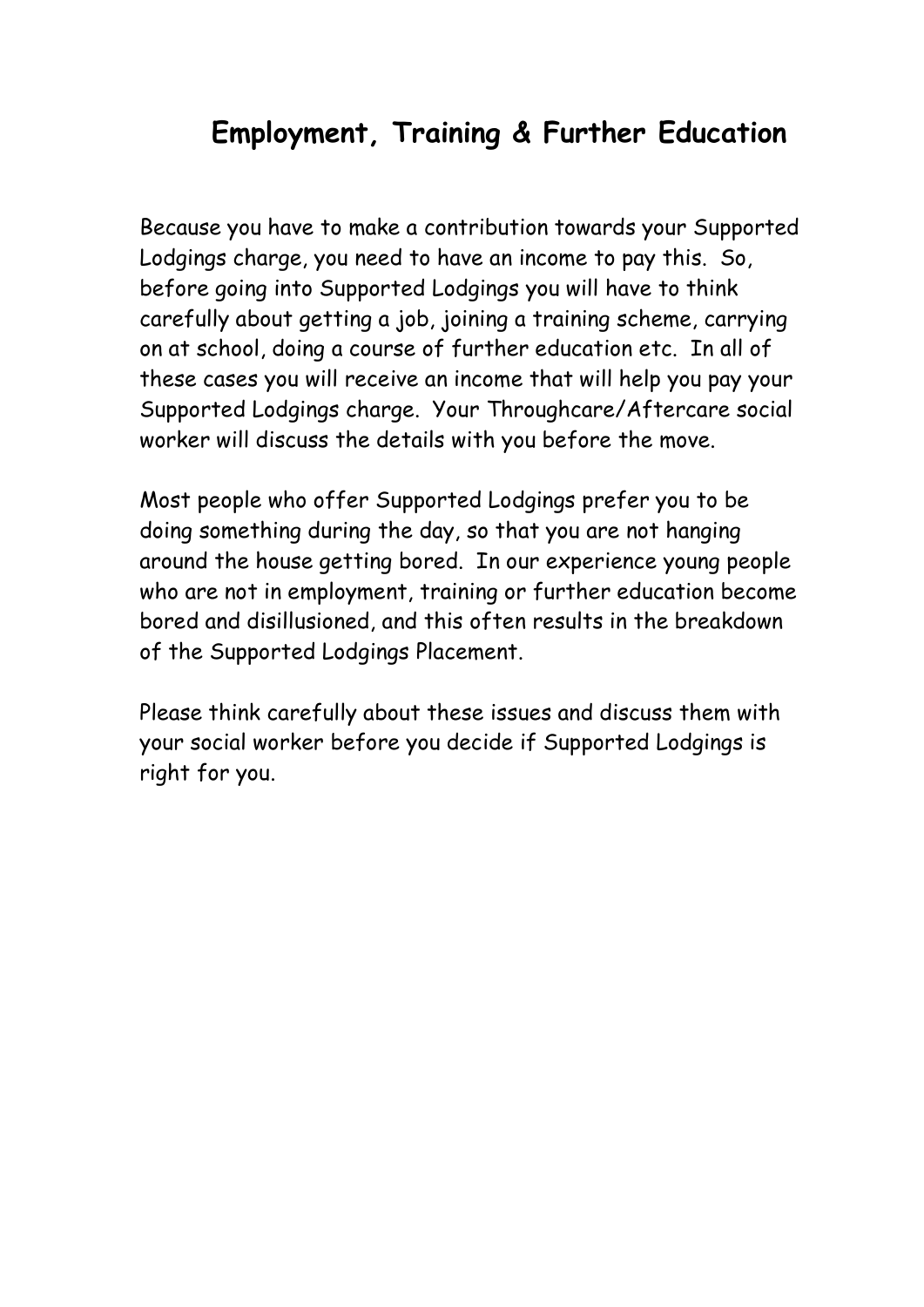## **Length of Stay in Supported Lodgings?**

The length of your stay in Supported Lodgings depends on how soon you are ready for moving on to your own tenancy. Most Supported Lodgings Placements last for at least 6 months. This issue will be discussed at every Supported Lodgings Placement meeting.

Young people who have used Supported Lodgings positively, have found it easier to cope with the responsibilities and difficulties that may arise when they move on.

Remember Supported Lodgings is a stepping stone. It gives you the opportunity to plan and prepare yourself for an eventual move into your own tenancy.

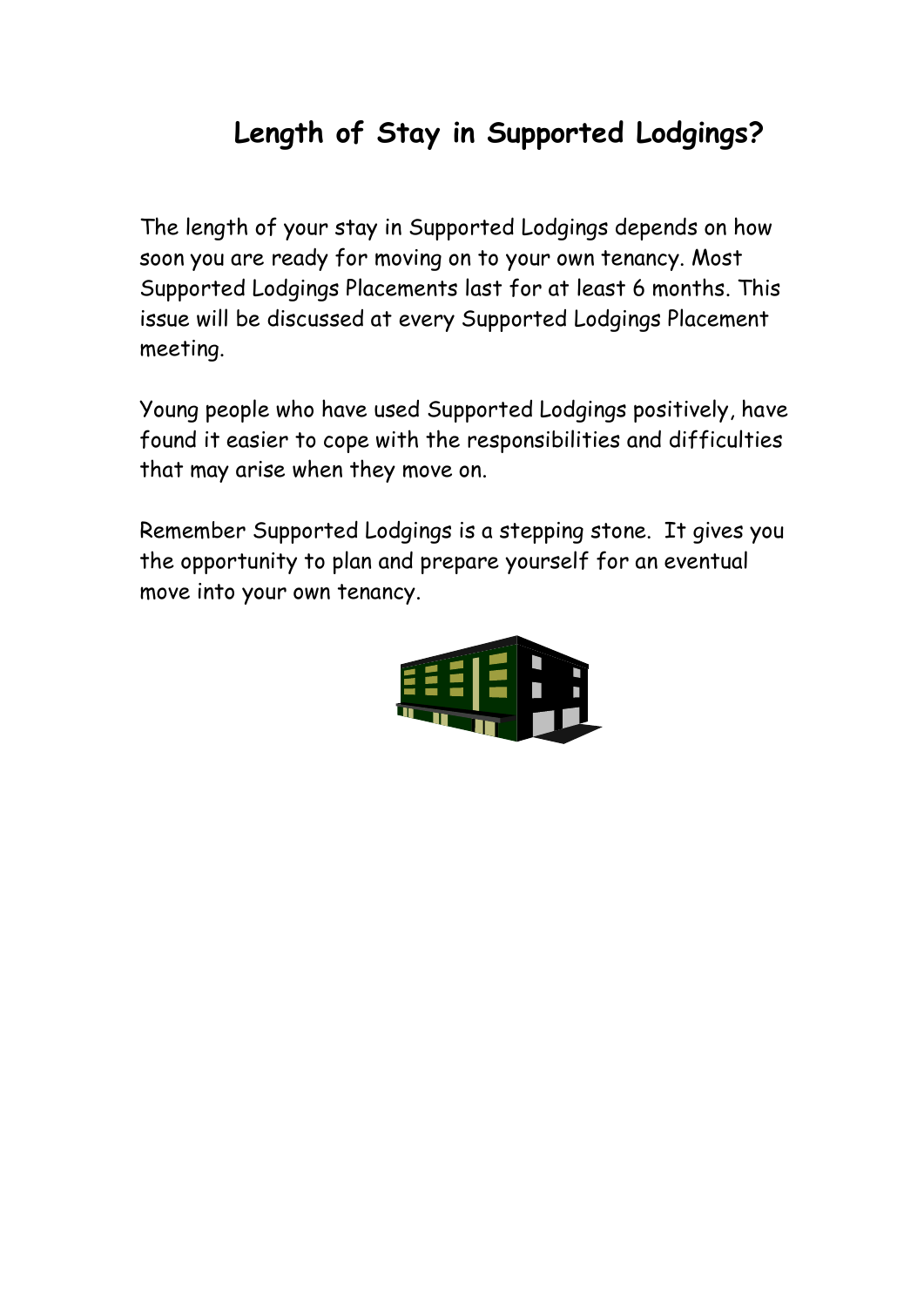**Possibly not all of the questions you have will be answered in this information booklet, but we hope that it has given you enough of an idea to decide whether or not Supported Lodgings could be right for you.**

**If you are still interested, or would like more information, please speak to your social worker who can arrange for you to meet with a Supported Lodgings Link Worker and maybe even a Young Person who has been in Supported Lodgings.**

**Here are some comments from young people who have been in Supported Lodgings:**